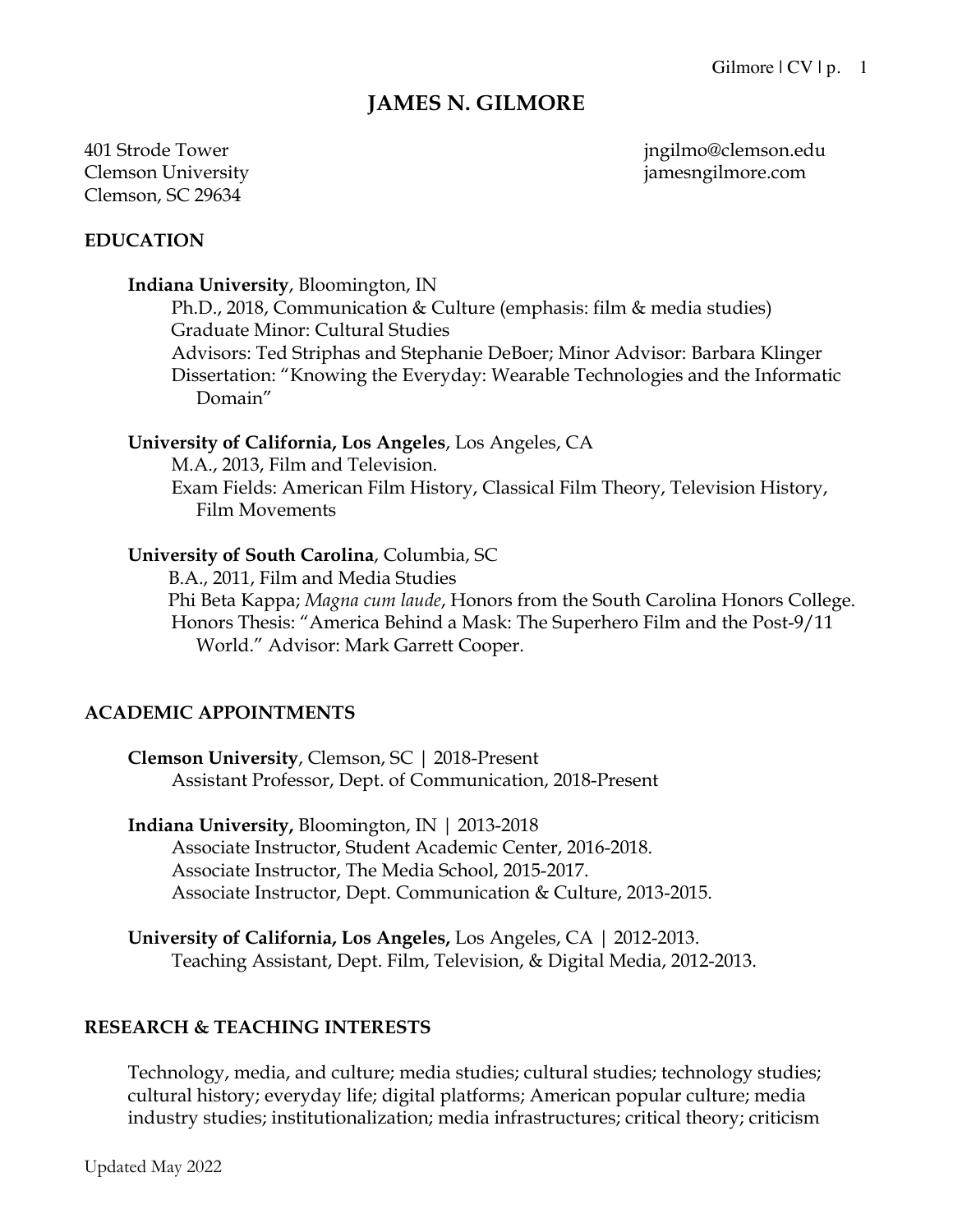## **PUBLICATIONS**

## **Books**

James N. Gilmore and Sidney Gottlieb, eds., *Orson Welles in Focus: Texts and Contexts*  (Bloomington: Indiana University Press, 2018).

James N. Gilmore and Matthias Stork, eds., *Superhero Synergies: Comic Book Characters Go Digital* (Lanham, MD: Rowman & Littlefield, 2014).

## **Book Manuscripts**

James N. Gilmore, *A Battle for Everyday Life: Imagining and Implementing Wearable Technologies* (working manuscript in progress)

#### **Journal Special Issues**

Blake Hallinan and James N. Gilmore, eds., *Cultural Studies* 35, nos. 4-5 (2021). Special/double issue on infrastructural politics.

## **Journal Articles**

James N. Gilmore, Bailey Troutman, Katherine Kenney, Madeline DePuy, Jessica Engel, Katherine Freed, Sidney Campbell, and Savannah Garrigan, "Stuck in a *Cul-de-sac* of care: Therapy Assistance Online and the platformization of mental health services for college students," *Television & New Media* (2022): 1-17. https://doi.org/10.1177/15274764221092159

James N. Gilmore and McKinley DuRant, "Emergency Infrastructure and Locational Extraction: Problematizing Computer Assisted Dispatch Systems as Public Good," *Surveillance & Society* 19, no. 2 (2021): 187-198. https://doi.org/10.24908/ss.v19i2.14116

James N. Gilmore, "Predicting COVID-19: Wearable technologies and the politics of solutionism," *Cultural Studies* 35, nos. 2-3 (2021): 382-391. https://doi.org/10.1080/09502386.2021.1898021 (editorially reviewed only). Reprinted in: Ted Striphas and John Erni, *The Cultural Politics of COVID-19*  (Routledge, forthcoming).

Blake Hallinan and James N. Gilmore, "Infrastructural Politics amidst the Coils of Control," *Cultural Studies* 35, nos. 4-5 (2021): 1-24. https://doi.org/10.1080/09502386.2021.1895259

James N. Gilmore, "Alienating and reorganizing cultural goods: Using Lefebvre's controlled consumption model to theorize media industry change," *International Journal of Communication* 24 (2020): 4474-4493. https://ijoc.org/index.php/ijoc/article/view/14554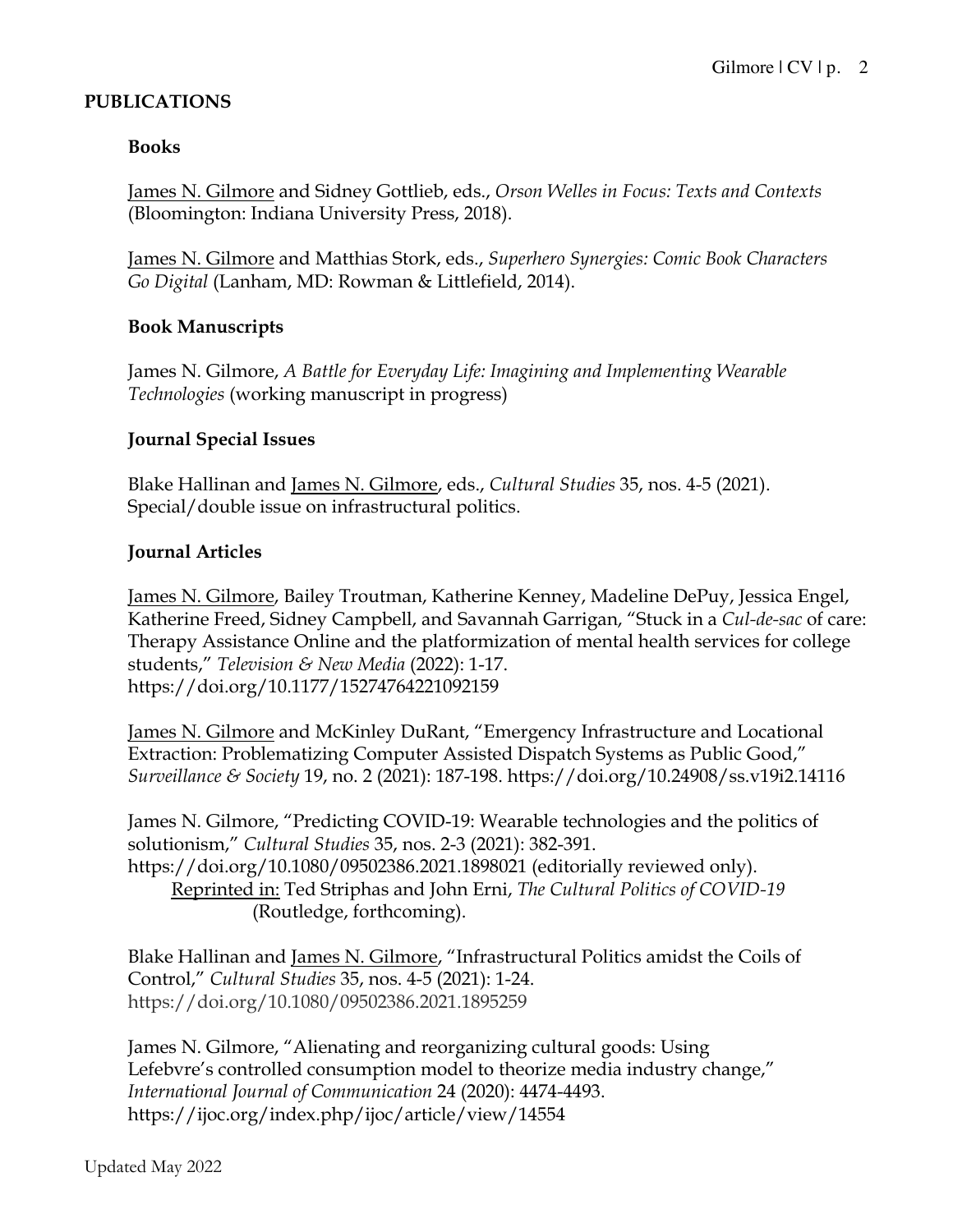## **Journal Articles, cont'd.**

James N. Gilmore, "To Affinity and Beyond: Clicking as Communicative Gesture on the Experimentation Platform," *Communication, Culture, & Critique* 13, no. 3 (2020): 333-348. https://doi.org/10.1093/ccc/tcaa005

James N. Gilmore and Bailey Troutman, "Articulating Water to Infrastructure: Agriculture and Google's South Carolina Data Center," *International Journal of Cultural Studies* 23, no. 6 (2020): 916-931. https://doi.org/10.1177/1367877920913044

James N. Gilmore, "Securing the Kids: Geofencing and Child Wearables," *Convergence: The International Journal of Research into New Media Technologies* 26, nos. 5-6 (2020): 1333- 1346. https://doi.org/10.1177/1354856519882317

James N. Gilmore, "Design for Everyone: Apple AirPods and the Mediation of Accessibility," *Critical Studies in Media Communication* 36, no. 5 (2019): 482-494. https://doi.org/10.1080/15295036.2019.1658885

James N. Gilmore "'Put Your Hand Against the Screen': U2 and Mediated Environments," *Continuum: Journal of Media and Cultural Studies* 33, no. 1 (2019): 65-76. https://doi.org/10.1080/10304312.2018.1537392

James N. Gilmore, "From Ticks and Tocks to Budges and Nudges: The Smartwatch and the Haptics of Informatic Culture," *Television & New Media* 18, no. 3 (2017): 189-202 (Lead article).

Dan Hassoun and James N. Gilmore, "Drowsing: Towards a Concept of Sleepy Screen Engagement," *Communication and Critical/Cultural Studies* 14, no. 2 (2017): 103-119 (Lead article).

James N. Gilmore, "*Zero Dark Thirty* and the Writing of Post-9/11 History," *Quarterly Review of Film and Video* 34, no. 3 (2017): 275-294.

James N. Gilmore, "Everywear: The Quantified Self and Wearable Fitness Technologies," *New Media & Society* 18, no. 11 (2016): 2524-2539.

James N. Gilmore, "The Curious Adaptation of *Benjamin Button*: Or, The Dialogics of Brad Pitt's Face," *Mediascape*, Fall 2014, available at: <http://www.tft.ucla.edu/mediascape/Fall2014\_CuriousAdaptation.html>.

James N. Gilmore, "Absolute Anxiety Test: Urban Wreckage in *The Dark Knight Rises*," *Mediascape*, Fall 2013, available at: <http://www.tft.ucla.edu/mediascape/ Fall2013\_TheDarkKnightRises.html> [editorially reviewed only].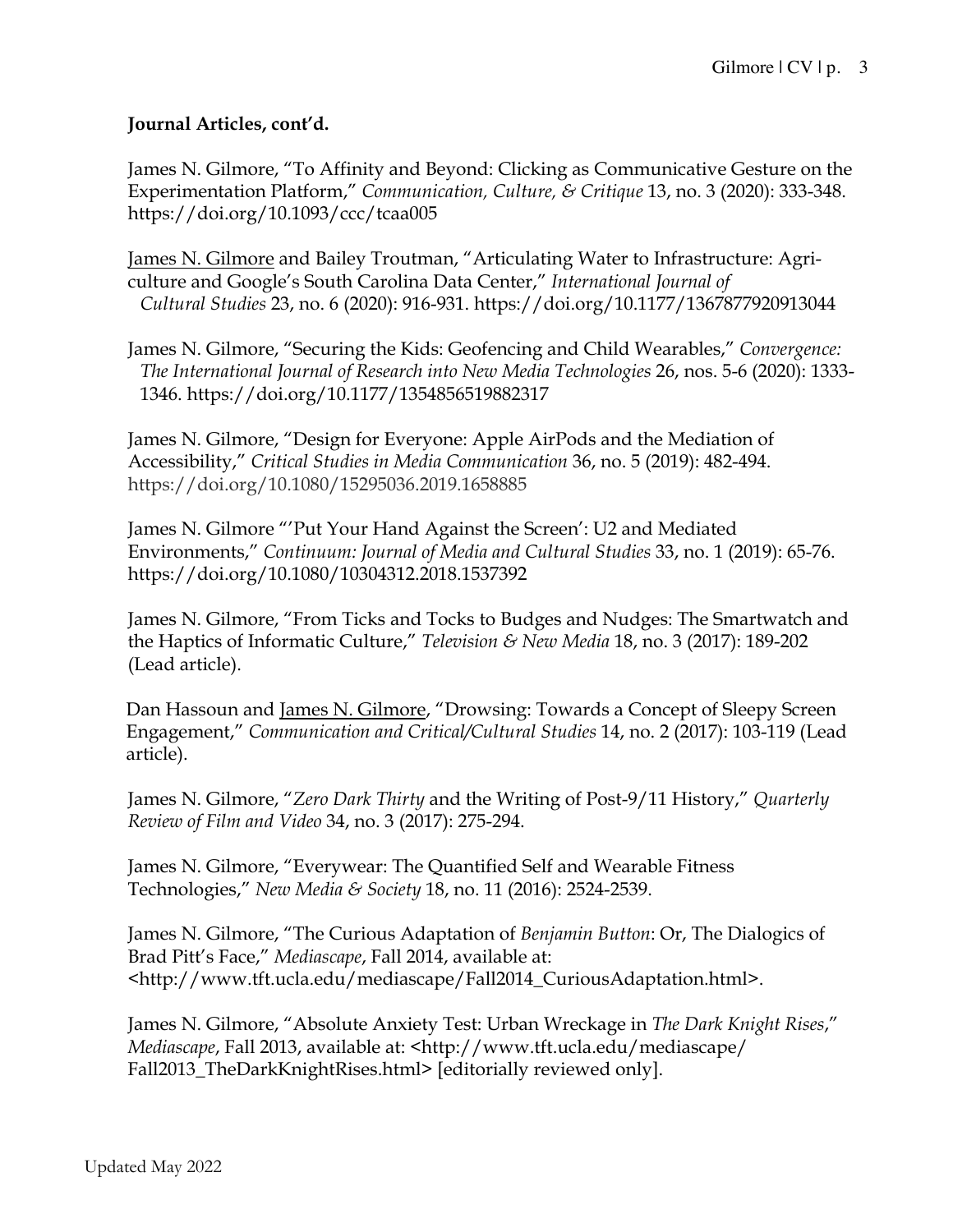#### **Book Chapters**

James N. Gilmore, "Progressivism and the Struggles Against Racism and Anti-Semitism: Welles's Correspondences in 1946," in *Orson Welles in Focus: Texts and Contexts,* Eds. James N. Gilmore and Sidney Gottlieb (Bloomington: Indiana University Press, 2018): 131-149

Sidney Gottlieb and James N. Gilmore, "Introduction: The Totality of Orson Welles," in *Orson Welles in Focus: Texts and Contexts,* Eds. James N. Gilmore and Sidney Gottlieb (Bloomington, IN: Indiana University Press, 2018): 1-10

James N. Gilmore, "Circulating *The Square*: Digital Distribution as (Potential) Activism," in *The Age of Netflix: Critical Essays on Streaming Media, Digital Delivery, and Instant Access*, Eds. Cory Barker and Myc Wiatrowski (Lanham: Rowman & Littlefield, 2017): 120-140. Translated into: Korean (2019)

James N. Gilmore, "Spinning Webs: Constructing Authors, Genre, and Fans in the *Spider-Man* Film Franchise," in *Make Ours Marvel: Media Convergence and a Comics Universe*, Ed. Matt Yockey (Austin: University of Texas Press, 2017): 248-267.

James N. Gilmore, "A Eulogy of the Urban Superhero: The Everyday Destruction of Space in the Superhero Film," in *Representing 9/11: Trauma, Ideology, and Nationalism in Literature, Film, and Television*, Ed. Paul Petrovic (Lanham, MD: Rowman and Littlefield, 2015), 53-63.

James N. Gilmore and Matthias Stork, "Introduction: Heroes, Converge!" *Superhero Synergies: Comic Book Characters Go Digital*, Eds. James N. Gilmore and Matthias Stork (Lanham, MD: Rowman & Littlefield, 2014), 1-10.

James N. Gilmore, "Will You Like Me When I'm Angry? Discourses of the Digital in *Hulk* and *The Incredible Hulk*," in *Superhero Synergies: Comic Book Characters Go Digital*, Eds. James N. Gilmore and Matthias Stork, (Lanham, MD: Rowman & Littlefield, 2014), 11-26.

James Gilmore, "'I Moved On, and So Did the Rest of Us': The Masculine Ideal and its Discontents in *Superman Returns*," in *Examining Lois Lane: The Scoop on Superman's Sweetheart*, Ed. Nadine Farghaly (Lanham, MD: Scarecrow Press, 2013), 211-234.

#### **Conference Proceedings**

James N. Gilmore, Madeline Hamer, Valerie Erazo, and Patrick Hayes, "'It's 1776, baby!': Broadcasting revolutionary performance during the U.S. Capitol Riots," *AoIR Selected Papers of Internet Research* 2021 (September). https://doi.org/10.5210/spir.v2021i0.12173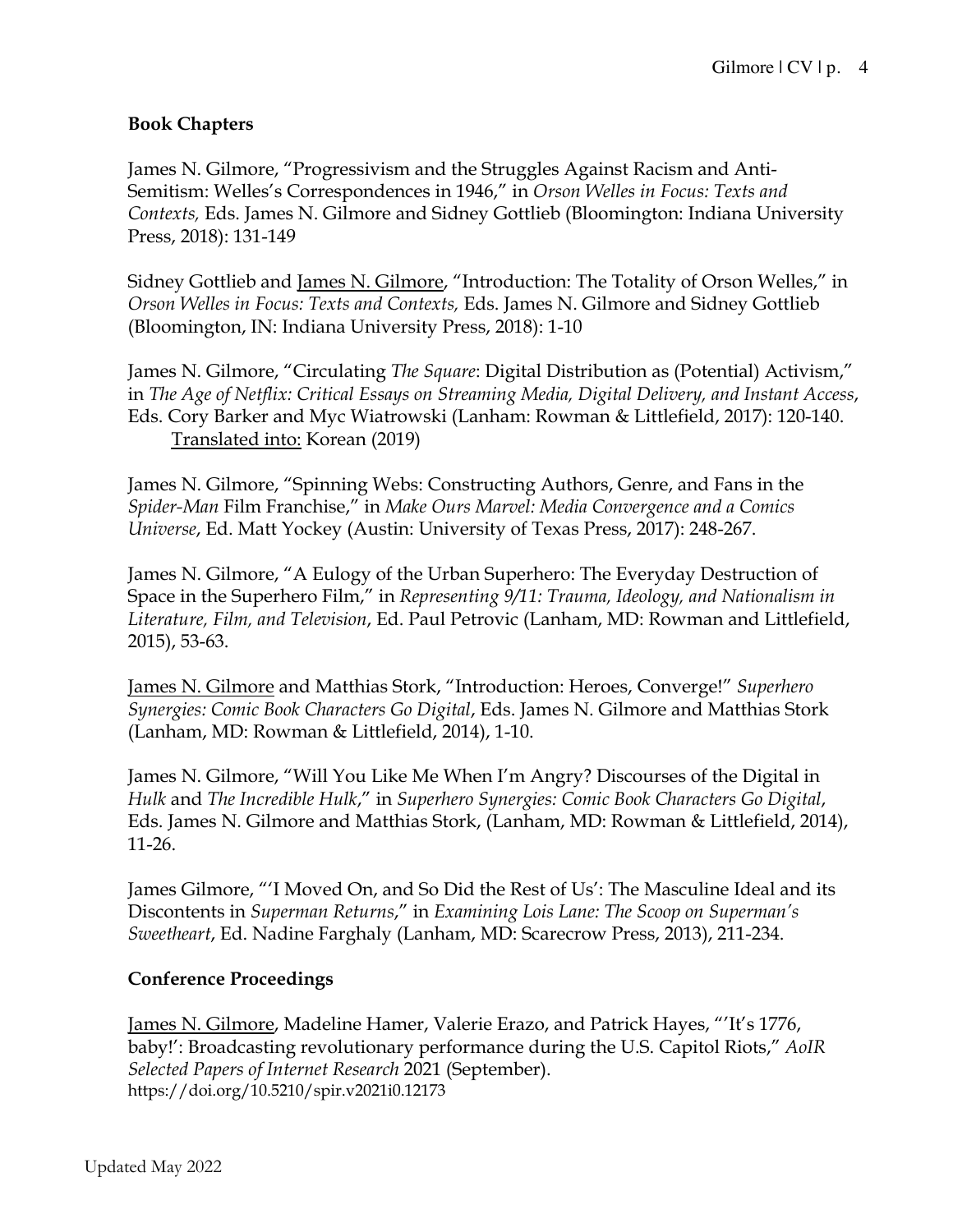## **Encyclopedia Entry**

James N. Gilmore, "Special Effects," in *The SAGE International Encyclopedia of Mass Media and Society*, ed. Debra L. Merskin (Thousand Oaks: SAGE Publications, 2019): 1648-1651.

#### **Book Reviews**

James N. Gilmore, rev. of Esther Milne, *Email and the Everyday: Stories of Disclosure, Trust, and Digital Labor*, *Media Industries Journal*, forthcoming.

James N. Gilmore, "Stories of Nationalist Costumes," Rev. of Jason Dittmer, *Captain America and the Nationalist Superheroes: Narratives, Metaphors, and Geopolitics*, *Cultural Studies* 30, no. 6 (2015): 1029-1031.

#### **Academic Blog Posts (excerpted; edited, not refereed)**

James N. Gilmore, "Assembling an Entry Point: Notes on Navigating the Superhero Genre," *Mediapolis*, Jan. 30, 2017, <http://www.mediapolisjournal.com/2017/01/assembling-entry-point-notesnavigating-superhero-genre/>

James N. Gilmore, "Rediscovering Bodies in Pain on Marvel's Netflix Shows," *Mediapolis*, Jan. 23, 2017, <http://www.mediapolisjournal.com/2017/01/rediscoveringbodies-netflix/>.

James N. Gilmore, "'Click Remove Album': Apple, U2, and Culture Demanding On Itself," *Mediascape Blog*, Sept. 21, 2014, <http://www.tft.ucla.edu/mediascape/blog/?p=2288>

James N. Gilmore, "The Capitalist Complicities Behind *The Wolf of Wall Street*," *Mediascape Blog*, Feb. 20, 2014, <http://www.tft.ucla.edu/mediascape/blog/?p=2193>

James Gilmore, "Social Media and the Summer of Gatsby," *Mediascape Blog*, 7 July 2013, <http://www.tft.ucla.edu/mediascape/blog/?p=1920>

#### **Unpublished Papers**

James N. Gilmore, Katherine Freed, Emma Shipley, Matthew Painter, and Decker Morrow, "Making do with Zoom: Rearticulating college experiences during the COVID-19 pandemic," study completed via the Collaborative on Communication and Culture.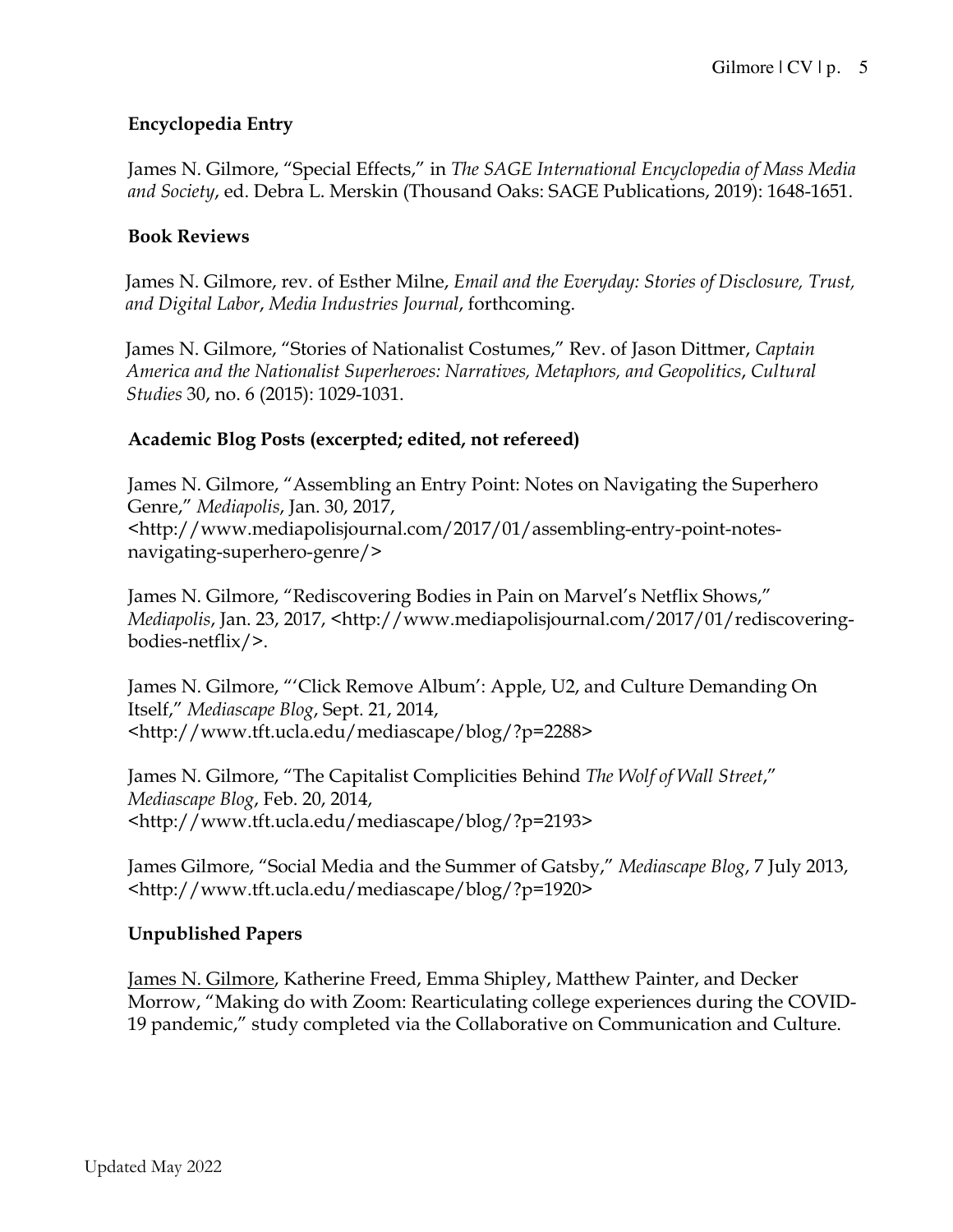#### **Article manuscripts in progress**

James N. Gilmore, Madeline Hamer, Valerie Erazo, and Patrick Hayes, "'Whose house? Our house!': Streaming revolution during the U.S. Capitol Riots," under review at *Communication and Critical/Cultural Studies* 

Carla V. White and James N. Gilmore, "Imagining the 'thoughtful' home: Google Nest and the logics of domestic recording," under review at *Critical Studies in Media Communication*

James N. Gilmore, "Deathlogging: GoPros as forensic media in accidental sporting deaths," under review following revision at *Convergence: The International Journal of Research into New Media Technologies.*

"The Mouse always wins: Controlled consumption on Disney Plus," research in progress

James N. Gilmore, "The Internet of Things," solicited contribution to *The Bloomsbury Encyclopedia of Visual Culture* (under contract)

# **PRESENTATIONS**

#### **Conference Presentations**

"Alienation and controlled consumption on Disney+," Society for Cinema and Media Studies Annual Conference, April 1, 2022 [virtual conference].

(with Madeline Hamer, Valerie Erazo, and Patrick Hayes) "'It's 1776, baby!': Broadcasting revolutionary performance during the U.S. Capitol Riots," Association of Internet Researchers, Oct. 12, 2021 [virtual conference].

"Controlled consumption and media industries: Modeling shifts in distribution processes," National Communication Association Annual Conference, virtual conference due to COVID-19, Nov. 21, 2020.

"Deathlogging: Recording everyday life and death with wearable cameras," National Communication Association Annual Conference, virtual conference due to COVID-19, Nov. 19, 2020.

(with Bailey Troutman) "Articulating infrastructure to water: Agri-culture and Google's South Carolina data center," National Communication Association Annual Conference, virtual conference due to COVID-19, Nov. 19, 2020.

"To Affinity and Beyond: Experimentation and  $A/B$  Testing on Netflix's Platform," Society for Cinema and Media Studies Annual Conference, Denver, CO, April 2, 2020 (conference canceled).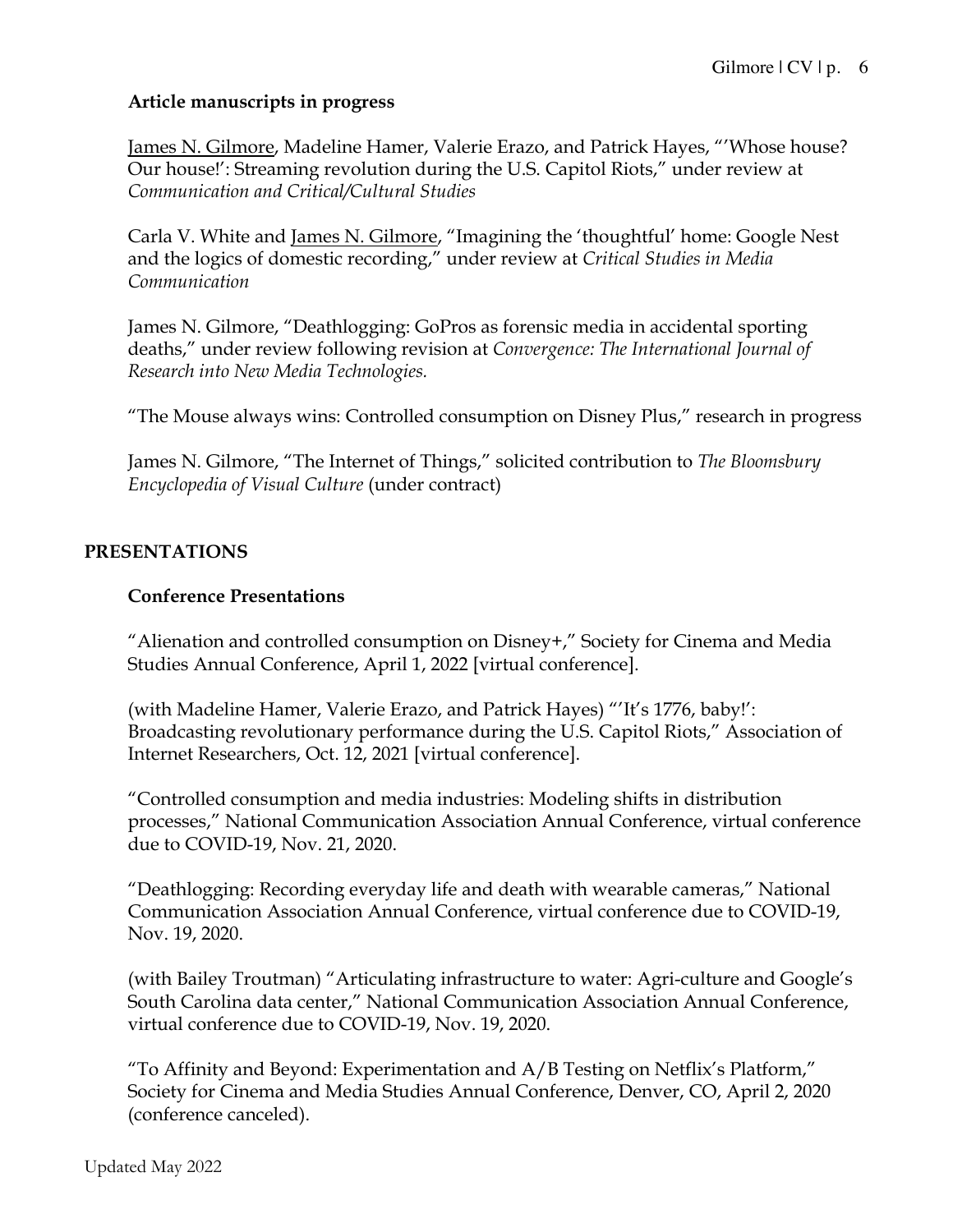#### **Conference Presentations, cont'd.**

"Securing the Kids: Geofencing and Enclosure in Child Wearables," National Communication Association Annual Conference, Baltimore, MD, Nov. 15, 2019.

"'Put Your Hand Against the Screen': U2 and the Ambivalence of Mediated Environments," Southern States Communication Association, Montgomery, AL, April 5, 2019.

"The Emergent and/as Solutionism: Body Cameras and the Problem of Violence," American Studies Association Conference, Atlanta, GA, Nov. 8, 2018.

"Smart Listening Systems and the Informatization of Communication," Carolinas Communication Association, Charlotte, NC, Sept. 30, 2018. Selected for: Top Faculty Paper Panel.

"Marvel's *Daredevil* and Defending Bodies That Matter," Society for Cinema and Media Studies Conference, Toronto, ON, Mar. 15, 2018.

"I Move, Therefore I Am: On Fitness Trackers and Institutional Being," Action! Performance, Sport, and Moving Bodies in Film and Visual Media, University of Pittsburgh Film Studies Conference, Pittsburgh, PA, Sept. 29, 2017.

"Wearable Cameras and Contagion: Spreading Embodied Images of Violence," International Communication Association Conference, San Diego, CA, May 29, 2017

"Wearable Cameras and Embodied Images: Between the Banality and Spectacle of Recording," Society for Cinema and Media Studies Conference, Chicago, IL, Mar. 25, 2017.

Panel Chair: Shifting Perceptions: New Cameras and New Visions

"From Life-Logging to Death-Logging: Or, Notes on Encountering the Embodied Image," Cultural Studies Association Conference, Philadelphia, PA, June 3, 2016.

(with Dan Hassoun) "Slow Media: Everyday Deceleration and Routines of Restfulness," Society for Cinema and Media Studies Conference, Atlanta, GA, Apr. 2, 2016.

Panel Chair (with Dan Hassoun): Banality in/and the Everyday Media Landscape

"*The Interview* and the Everydayness of Media Circulation," Screening Politics: Affect, Identity, & Uprising Conference, University of Pittsburgh, Pittsburgh, PA, Oct. 3, 2015.

"Deep *Focus*: The Welles Correspondences and the Struggle Against Postwar Anti-Semitism," Orson Welles Centennial Symposium, Bloomington, IN, May 1, 2015.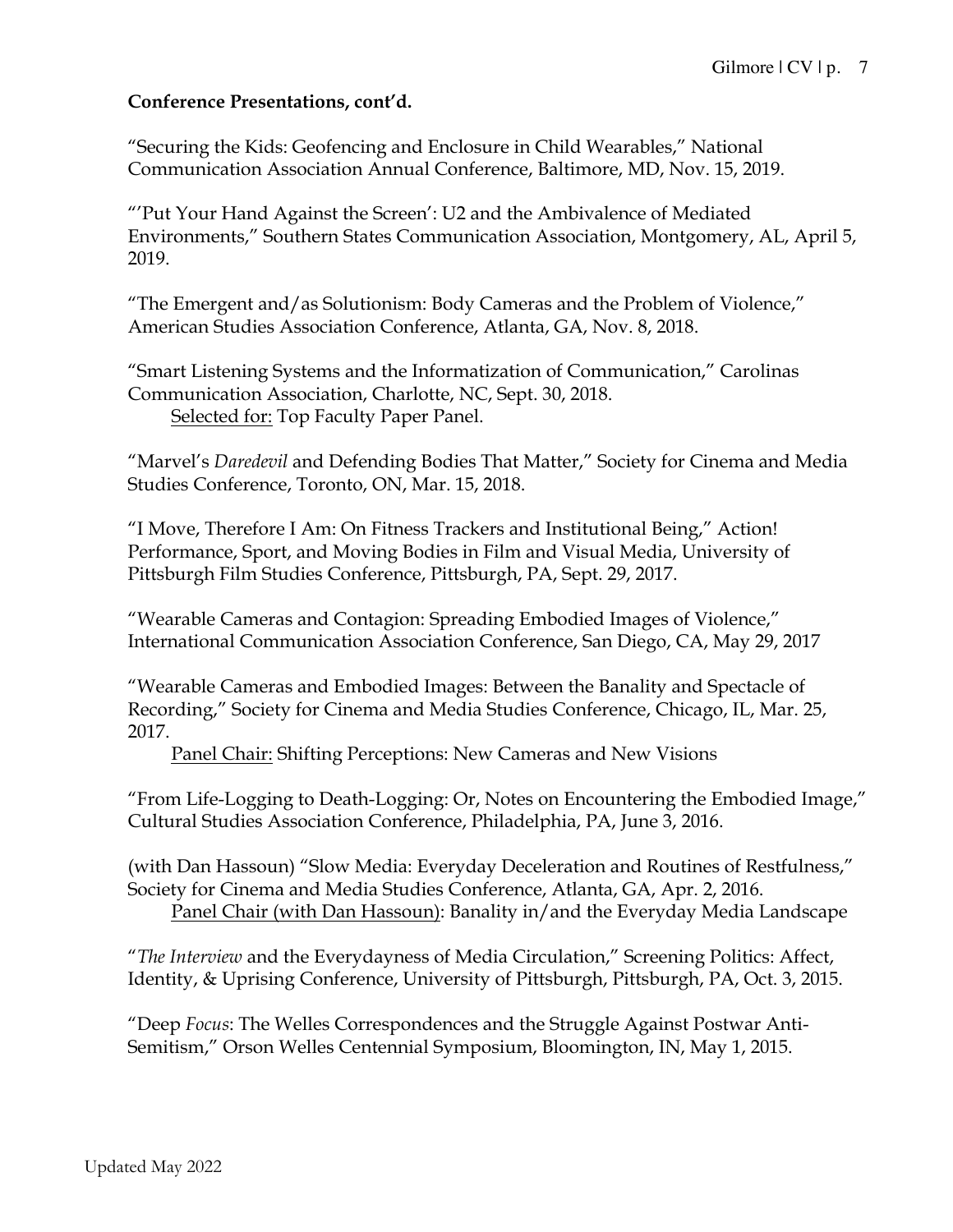## **Conference Presentations, cont'd.**

"Coding 'David Fincher': The Author Function in Algorithmic Culture," Society for Cinema and Media Studies Conference, Montreal, ON, March 29, 2015. Panel Chair: "Rethinking Authorship in the Digital Age"

"The (Digital) Production of Space in *Zodiac*," –Scapes: 9th Annual Landscape, Space, and Place Conference, Indiana University, Bloomington, IN, Feb. 28, 2015.

"A Eulogy of the Urban Superhero: Theorizing the Repetition of Wreckage in Recent Superhero Films," Film & History National Conference, Madison, WI, Oct. 31, 2014.

"Remapping Cross-Cultural Adaptation: Representing Nation Space in Swedish-American Exchange," Popular Culture Association/American Culture Association National Conference, Chicago, IL, Apr. 2014.

"What My Wallet Knew: A Story of Space, Screen, and Self in a Los Angeles Shopping Mall," New Terrain Graduate Student Conference, Bloomington, IN, March 1, 2014.

"'The Last One with the Dog-Collar': Analyzing *Zero Dark Thirty*'s Torture Debate," Midwestern Popular Culture Association Conference, St. Louis, MI, Oct. 12, 2013.

"*The Magnificent* (Problem With the) *Ambersons*: Evaluating Historiographic Discourse of a Hollywood Legend," Society for Cinema and Media Studies Conference, Chicago, IL, March 6, 2013.

"'This is Funny, Right?': Undermining Superhero Mythology and Generic Pleasure in *Super* and *Observe and Report*," Film & History National Conference, Milwaukee, WI, Sept. 27, 2012.

"Story Matters Here: Constructing Quality Audiences for AMC's *Mad Men*," Popular Culture Association/American Cultural Association National Conference, Boston, MA, April 14, 2012.

"Processing the Image Event: Scarred Cityscapes in Post-9/11 American Cinema," Society for Cinema and Media Studies Conference, Boston, MA, March 21, 2012.

"Watching the *Watchmen*: What Films Can do that Graphic Novels Can't (and Vice Versa)," Southwest/Texas Popular Culture Association/American Culture Association, Albuquerque, NM, Feb. 9, 2012.

"Unearthing *Ingagi*: The Cultural and Historical Contexts of RKO's Lost Exploitation Film," Discovery Day Forum for Undergraduate Research, University of South Carolina, Columbia, SC, April 2011.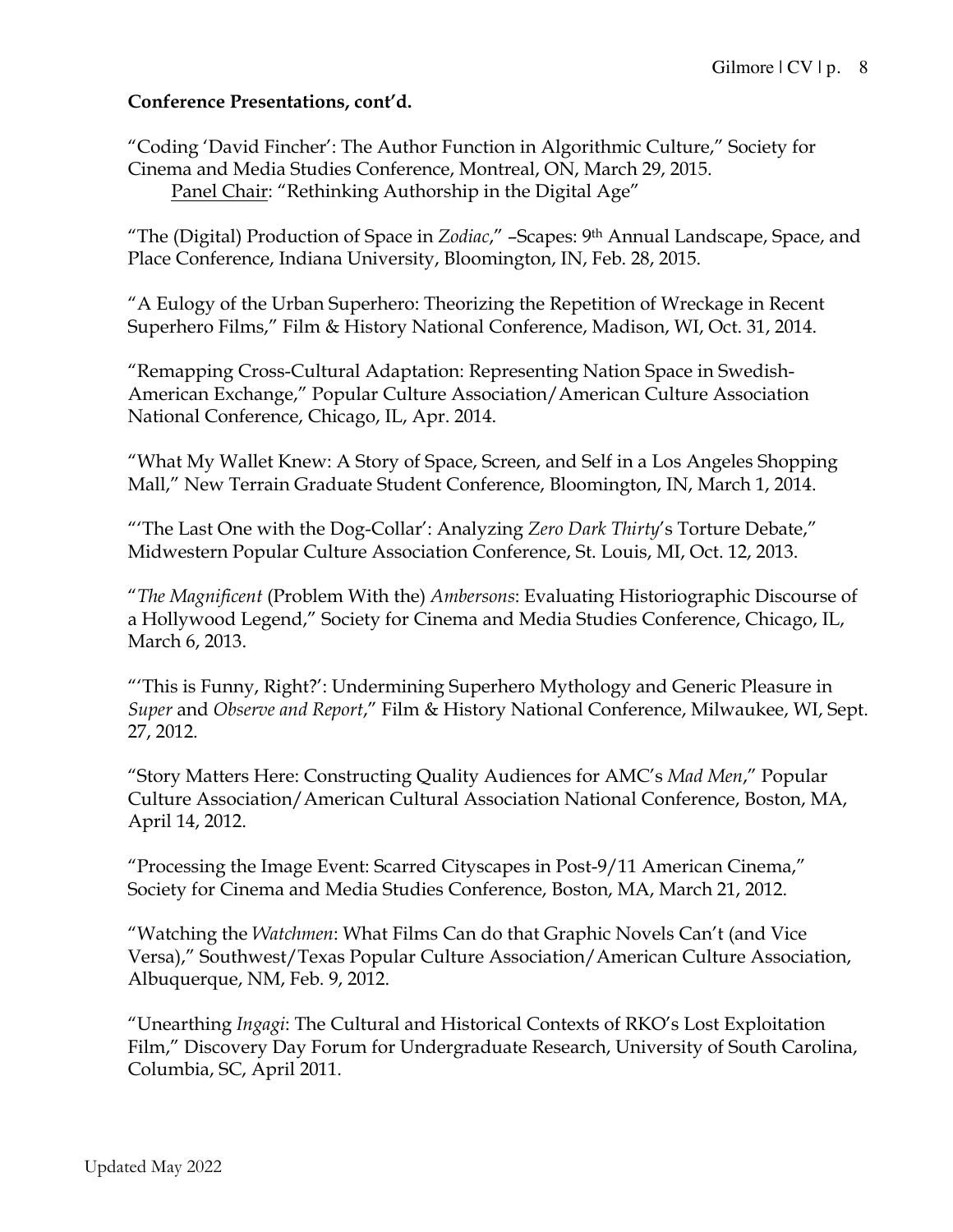## **Conference Presentations, cont'd.**

"Toppling Hitler, Toppling History: Implications of Alternate Histories in *Inglourious Basterds*," Popular Culture Association/American Culture Association National Conference, St. Louis, MI, April 2010.

"'What You Got Ain't Nothing New': Intertextuality, the Western, and the Problem of Resolution in *No Country for Old Men*," Popular Culture Association/American Culture Association National Conference, New Orleans, LA, April 2009.

## **Invited Talks**

Distinguished alumni lecture, Film & Media Studies Program, University of South Carolina [canceled due to covid-19 pandemic]

"Wearable Technology and the Battle for Everyday Life," Dean's Lecture Series, College of Behavioral, Social, and Health Sciences, Clemson University, February 21, 2020.

"The Everyday Life of Biometrics: Tracing the Cultural Politics of Wearable Technologies," Rhetorics, Communication, and Information Design Research Forum, Clemson University, October 8, 2018.

"Life is Footage: Wearable Cameras and the Archive of the Everyday," Dept. of Communication and Culture Colloquium Series, Indiana University, Oct. 27, 2017.

"Everywear: Knowability and Routine in Data-Fitness," The Quantified Self and Everyday Life, Dept. of Communication and Culture Colloquium Series, Nov. 7, 2014.

# **Workshops, Roundtables, and Panels**

"Collaborative on Communication and Culture Research Report," Focus on Creative Inquiry, Clemson University, April 6, 2022, with Malaysia Barr, Sara Ciplickas, Madelyn Grumet, Hillary Hardig, Madeline Makowski, Eliza Moore, Liv Provosty, and Anna Transou.

Crafting teaching materials for job markets, Student Academic Center, Indiana University, March 5, 2021 [via Zoom, invited participant].

Respondent to "Critical Implications of Artificial Intelligence and Algorithms," Critical and Cultural Studies Division, National Communication Association Annual Conference, virtual conference due to COVID-19, Nov. 19, 2020.

Alumni perspective: Navigating the academic job market, The Media School, Indiana University, April 24, 2020 [via Zoom].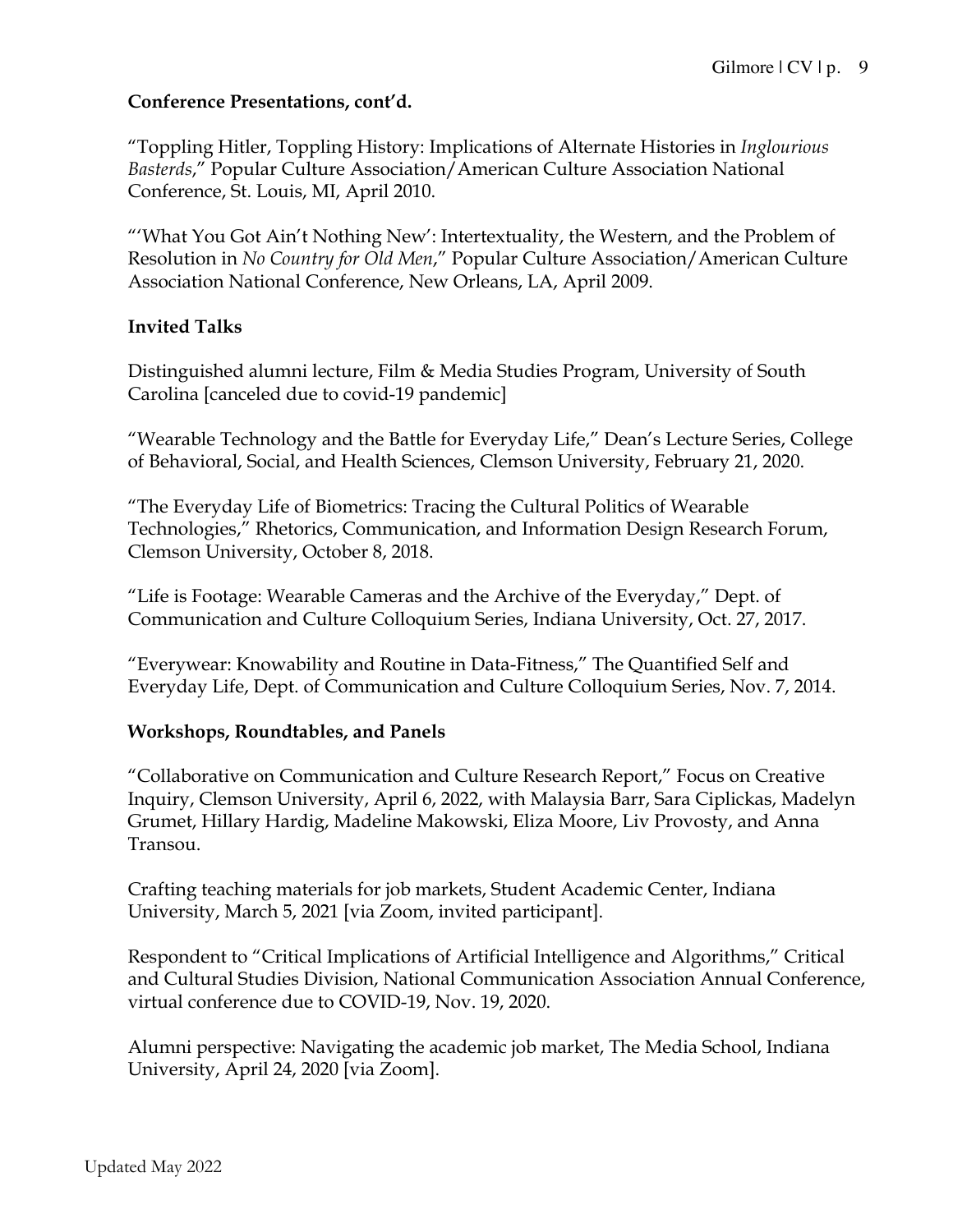#### **Workshops, Roundtables, and Panels, cont'd.**

"Imagining the Geofenced University," part of "Location Services On: Embodiment and Mobile Technologies," Society for Cinema and Media Studies annual conference, Denver, CO, April 5, 2020. [selected participant] (conference canceled)

Southern Margins International Film Festival, Clemson University, March 7, 2020. [panel moderator]

"Teachers' Office Hours," specialist in critical-cultural theory/methods, Teaching and Learning Counsel, National Communication Association Annual Conference, Baltimore, MD, November 15, 2019 [invited participant].

"Twitter conversation: *Cultural Studies*," Twitter-based conversation hosted by Routledge, September 19, 2019. [invited participant]

"Issues in Technology and Culture: Geofencing, Data Centers, and Educational Videos," CollabFest, Clemson University, March 1, 2019 [panel chair and organizer].

Panel Moderator, Southern Margins International Film Festival, CollabFest, Clemson University, March 1, 2019.

"Dissertation Research Methods: Critical-Cultural Communication Frameworks," Rhetorics, Communication, and Information Design Graduate Student Workshop, February 11, 2019. [invited panelist]

"Everywear: 2014 to 2018," Rhetorics, Communication, and Information Design Media/Games Colloquium, October 1, 2018. [invited discussion participant].

"Preparing for the Academic Job Market," Media School Graduate Association Professional Development Workshops, March 7, 2018. [invited workshop co-leader]

"Media Studies and/as Information Studies," Second Annual Common Ground Conference, Indiana University, February 23, 2018. [workshop organizer]

"The Oscars: Politics, Race, and Gender," 2017 Academy Awards Panel, The Media School, Indiana University, February 26, 2017. [invited panelist]

"What is Cultural Studies?" Graduate Learning Community Workshop, The Media School, Indiana University, February 11, 2016. [invited workshop leader]

"From Seminar Paper to Journal Article," Publication Strategies for Graduate Students, Dept. of Communication & Culture Colloquium Series, Jan. 29, 2016. [panelist]

"The Multimedia Conference Presentation," Video Essays in Academic Work, Cinema & Media Studies Colloquium, University of California Los Angeles, Nov. 2012. [panelist]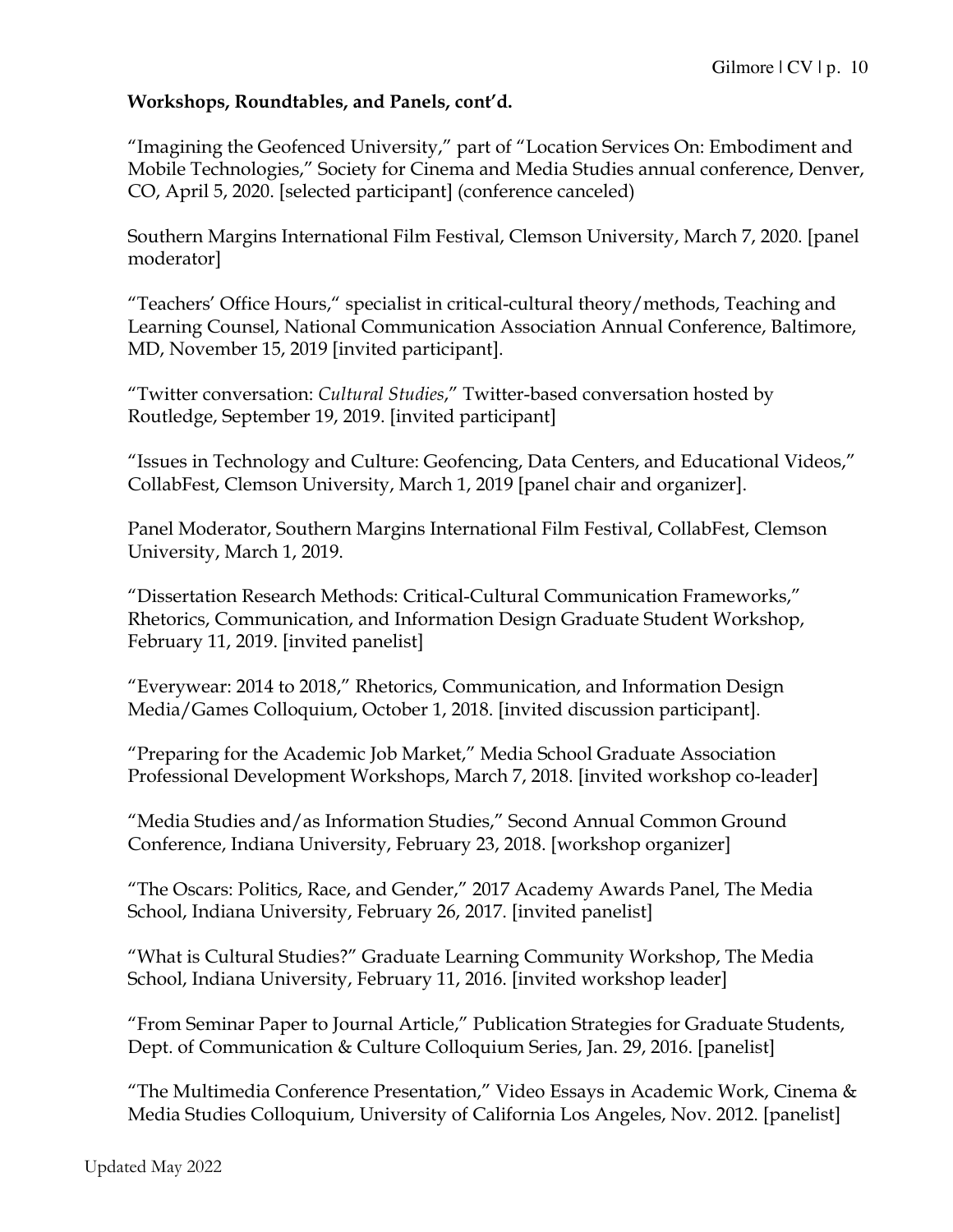"The Mediascape Roundtable: The Film Studies Canon and 'Sight & Sound,' *Mediascape Blog*, Oct. 1, 2012. [panelist]

#### **Invited Classroom Lectures and Discussions**

"The Temporal Politics of Smartwatches," invited discussion with Dr. Ted Striphas, University of Colorado-Boulder, April 1, 2020 (canceled due to COVID-19)

"The Temporal Politics of Smartwatches," invited discussion for "Deep Work," Dr. Andrew Pyle, Clemson University, February 27, 2020.

"Faculty Research Discussion," invited panelist for "Introduction to Communication," Caitlin Baker, Clemson University, November 5, 2019.

"Apple AirPods and the Mediation of Accessibility," invited lecture for "Media Bodies," Dr. Elizabeth Ellcessor, University of Virginia, October 29, 2019 [via Skype]

"COPPA and Children's Rights," invited lecture for "Policy and Popular Culture," Dr. Travers Scott, Clemson University, July 25, 2019.

"The Production Code and Negotiating Industry Regulation," invited lecture for "Policy and Popular Culture," Dr. Travers Scott, Clemson University, June 27, 2019.

"Faculty Research Discussion," invited panelist for "Introduction to Communication," Caitlin Baker, Clemson University, April 2, 2019.

"Hearables and the Filtering of Sensation," Invited Discussion for "Media Bodies," Dr. Elizabeth Ellcessor, University of Virginia, February 22, 2018 [via Skype].

"The Twenty-First Century Superhero in Industry and Culture," Invited Lecture for "Hollywood II: 1945 to Present," Dr. Ryan Powell, Indiana University, April 14 and April 16, 2015.

#### **Other Public Presentations (selected)**

"Searching for the Totality of Orson Welles," Promotional Talk for *Orson Welles in Focus*, Indiana University, March 21, 2018.

"Introduction: *Mr. Arkadin*," Indiana University Cinema, May 3, 2015. Presented as part of "Orson Welles: A Centennial Symposium and Celebration"

"Introduction: *Paths of Glory*," Indiana University Cinema, Oct. 4, 2014. Presented as part of "WWI: 100 Years Removed" film series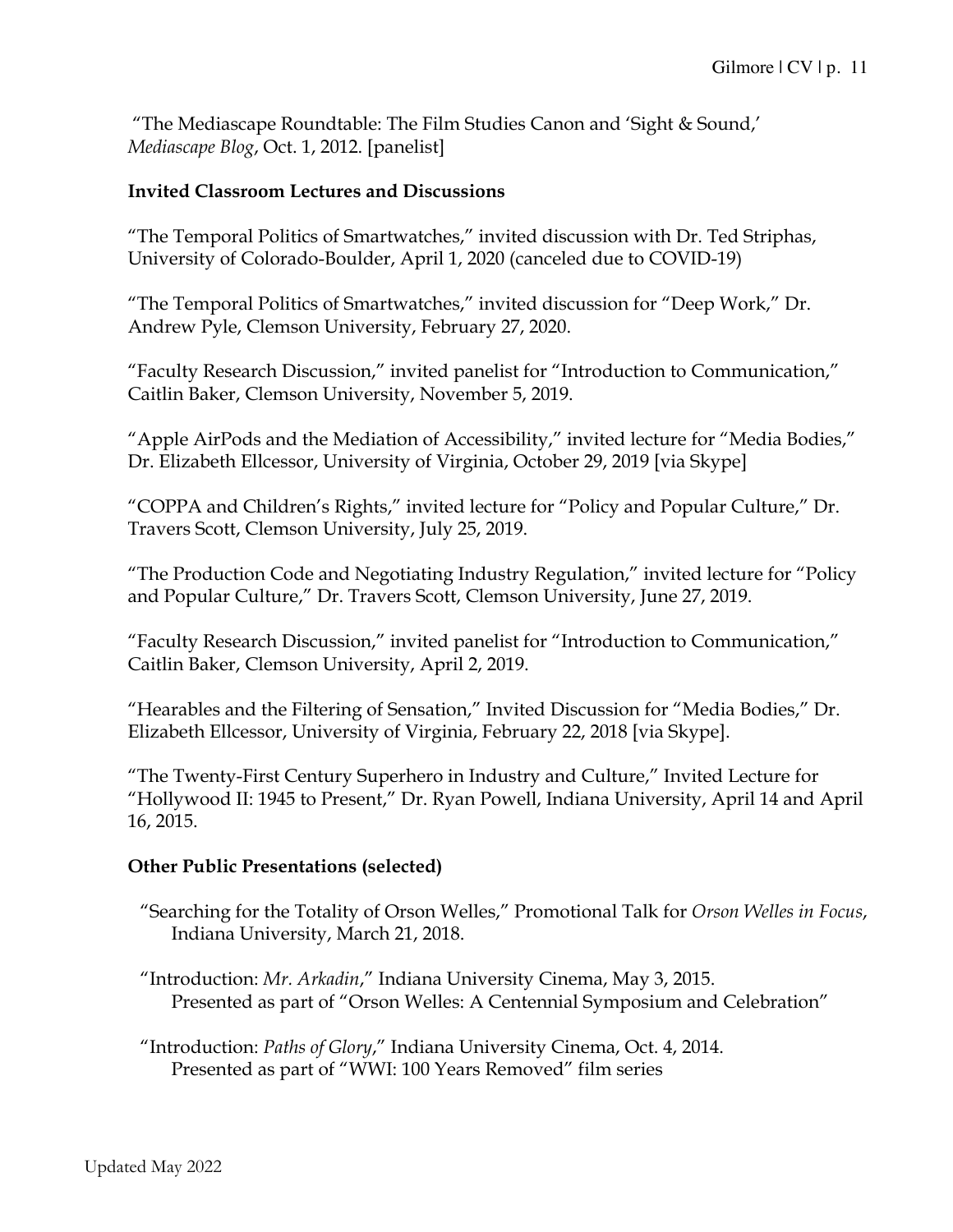## **FELLOWSHIPS & GRANTS**

College of Arts and Sciences Graduate Student Travel Award, Indiana University, 2018 [\$350]

International Communication Association Graduate Student Travel Award, 2017 [\$200]

Cultural Studies Program Graduate Travel Grant, Indiana University, 2016 [\$300]

College Arts and Humanities Institute Graduate Conference Travel Award, Indiana University, 2016 [\$750]

Department of Communication and Culture Travel Grant, Indiana University, 2015 [\$300]

College Arts and Humanities Institute Graduate Conference Travel Award, Indiana University, 2015 [\$1,000]

College of Arts and Sciences Research Fund, Indiana University, 2014 [\$4,000]

University Fellowship, University of California, Los Angeles, Spring 2013 [\$10,000, declined]

Conference Travel Stipend, University of California, Los Angeles, Spring 2012 [\$750]

School of Theater, Film, and Television Fellowship, University of California, Los Angeles, 2011-2012 [\$10,000]

Magellan Scholar Research Grant, University of South Carolina, 2010. [\$1,500]

Magellan Voyager Travel Grant, University of South Carolina, Spring 2010. [\$500]

Magellan Voyager Travel Grant, University of South Carolina, Spring 2009. [\$500]

#### **Unfunded grant applications**

"Fitness tracking and meaning-making of quantitative data in undergraduate students," co-PI with Dr. Kristen Okamoto, spring 2019, \$16,832.

#### **Advisor to Grant Projects**

Solicited advisor to South Carolina Humanities grant for development of Herlong's Brown Goods Museum in Summerton, SC. Cedric Liqueur, PI.

#### **AWARDS & RECOGNITIONS**

Research Faculty Spotlight, College of Behavioral, Social, and Health Sciences, Clemson University, Spring 2021 [recognized in April 2021 university research report].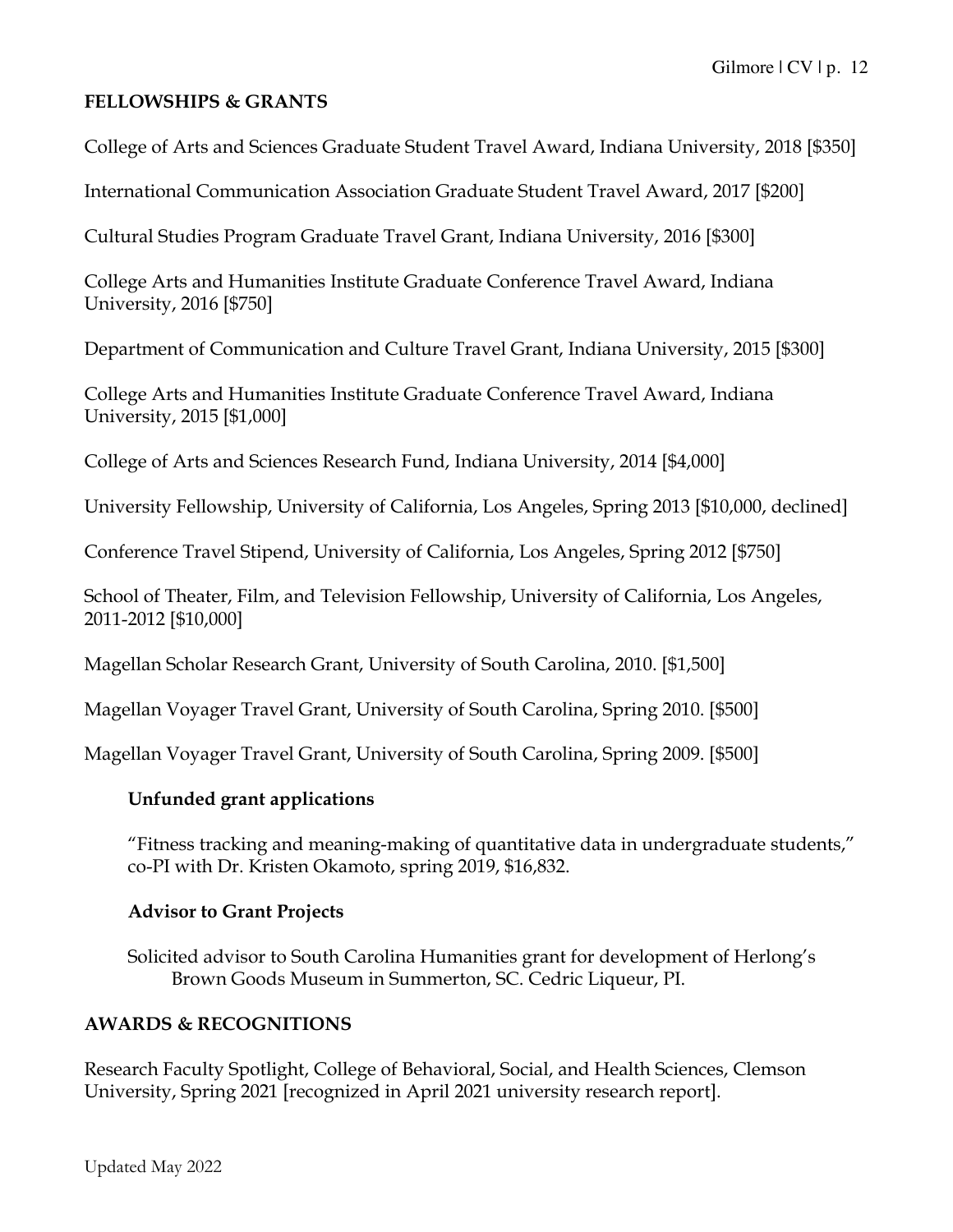## **AWARDS & RECOGNITIONS, cont'd.**

Ray Camp Award for Most Outstanding Research Paper, for "Smart Listening Systems and the Informatization of Communication," Carolinas Communication Association, 2018.

National Residence Hall Honorary Campus "Of the Month" Professional Staff Nominee, Awarded for Service in Faculty Friends Program, Clemson University, 2018.

Top Faculty Paper Panel Participant, for "Smart Listening Systems and the Informatization of Communication," Carolinas Communication Association 2018 Conference.

Robert Gunderson Award for Best Graduate Student Writing, for "The Smartwatch Imaginary and the Weight of Time," Department of Communication and Culture, Indiana University, 2016 [co-recipient].

Brantlinger-Naremore Essay Prize for Best Graduate Student Writing, for "The Smartwatch Imaginary and the Weight of Time," Cultural Studies Program, Indiana University, 2016 [corecipient].

Outstanding Achievement in Leadership and Service, Department of Communication and Culture, Indiana University, 2015.

Outstanding Graduate Teaching Award for CMCL-C190 – Introduction to Media, Department of Communication and Culture, Indiana University, 2015.

Cooper Scholar, University of South Carolina, 2007-2011.

Film and Media Studies Rising Senior Merit Award, highest undergraduate honor in the Film and Media Studies program, University of South Carolina, 2010.

Best Arts and Entertainment Story, for "Masterful 'Inception' Showcases World of the Mind," *The Daily Gamecock*, South Carolina College Press Association Awards, 2010.

Best Arts and Entertainment Story, for "'Man on Wire' Reaches New Heights," *The Daily Gamecock*, South Carolina College Press Association Awards, 2008.

# **TEACHING & MENTORSHIP**

#### **Undergraduate Courses**

Introduction to Human Communication (COMM 1500, Clemson University) Critical-Cultural Communication (COMM 3650, Clemson University) Media Communication (COMM 3310, Clemson University) Public Speaking (COMM 2500, Clemson University) Senior Capstone: Digital Culture (COMM 4950, Clemson University) Collaborative for Communication and Culture (creative inquiry, Clemson University)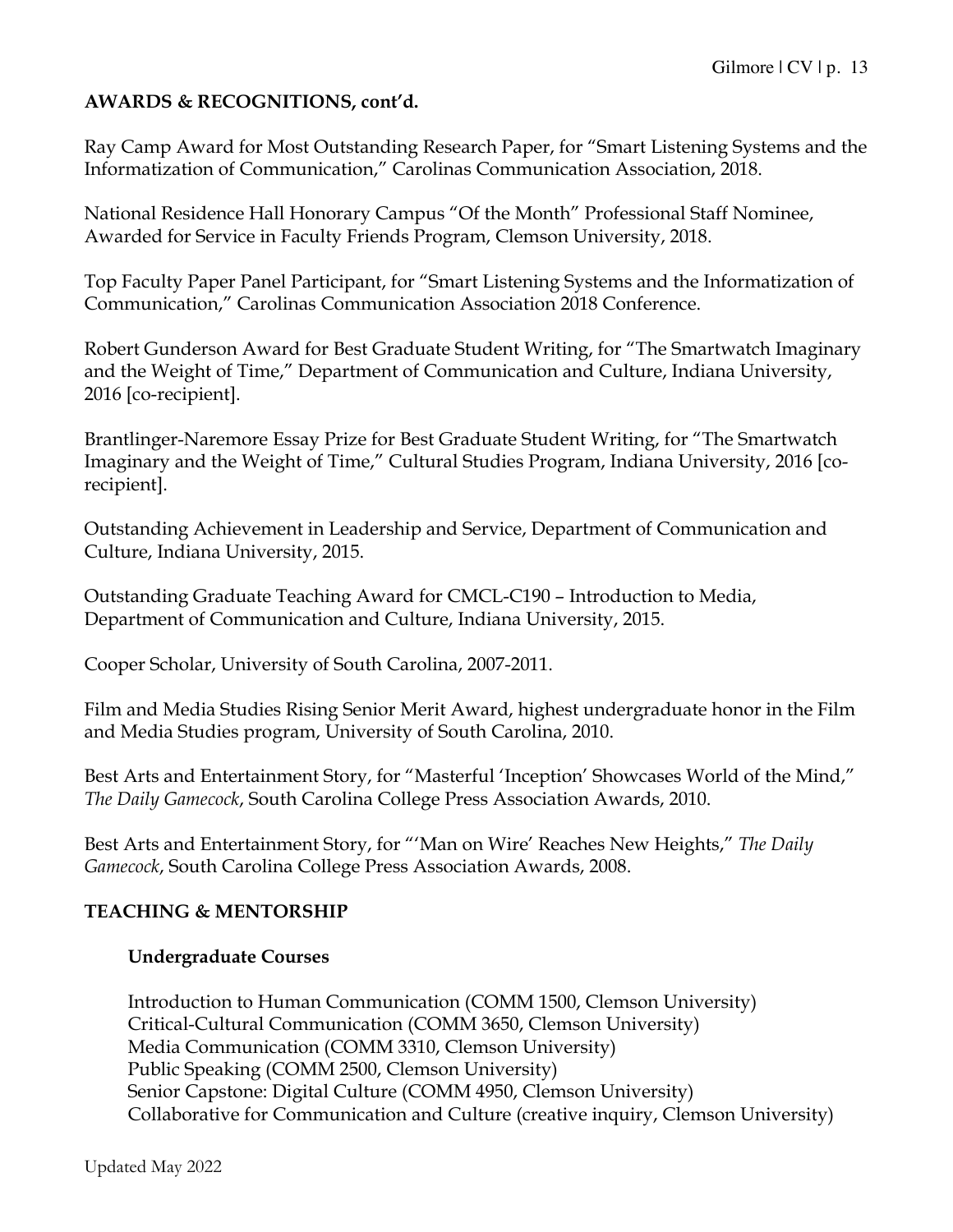## **Undergraduate Courses, cont'd.**

Media Representations of Science and Technology (COMM 1070, Clemson University) Political Campaigns on Twitter (independent study, Clemson University) Critical-Cultural Research Methods (COMM 2120, Clemson University) Mass Communication History and Criticism (COMM 4020, Clemson University) Critical-Cultural Communication Theory (COMM 2040, Clemson University) Becoming the Best Student (EDUC X153, Indiana University) Tracking: From Fitbit to Google (CLLC L120, Indiana University) The University Experience: Engagement, Critical Thinking and Problem Solving (EDUC X152, Indiana University) Advertising and Consumer Culture (MSCH A315, Indiana University) Mediating Everyday Life (independent study, Indiana University) Media in the Global Context (MSCH C219, Indiana University) Introduction to Media (CMCL C190, Indiana University) Public Oral Communication (COLL P155, Indiana University)

## **Graduate Courses**

Streaming Media Industries (independent study, Clemson University) Seminar in Media and Technology Studies: Communication Infrastructures (COMM 8230, Clemson University)

Survey of Communication Technology Studies (COMM 8030, Clemson University) Communication Theory II [humanist/critical theory] (COMM 8020, Clemson University) Cultural Studies and Cultural Change (independent study, Clemson University) Infrastructure & Surveillance (independent study, Clemson University) Friedrich Kittler and German Media Studies (independent study, Clemson University)

# **Graduate Committees, Thesis Direction, & Research Mentorship**

#### *Masters Thesis Direction*

- Kevin Nutt, Untitled thesis project on the cultural politics of psychedelic drug legalization (anticipated completion spring 2023)
- Will Seaton, Untitled thesis project on the cultural politics of video games (anticipated completion spring 2023)
- Caitlin Lancaster, "A Crash Course in Liberal Education: An Analysis of Civically Engaged Edutainment Videos" (completed spring 2020)
- Bailey Troutman, "Articulating the Cloud: Understanding Data Centers, Renewable Energy, and Public Policy" (completed spring 2020)

#### *Masters Thesis Committees*

- S. Bryce Ross, Untitled thesis project on queer tattoo artists (anticipated completion spring 2023)
- Vivian Kretzschmar, Untitled thesis project on international students and culture shock management (anticipated completion fall 2022)
- Hannah Halusker, "'The unregulated wild west: A socio-ethical discourse analysis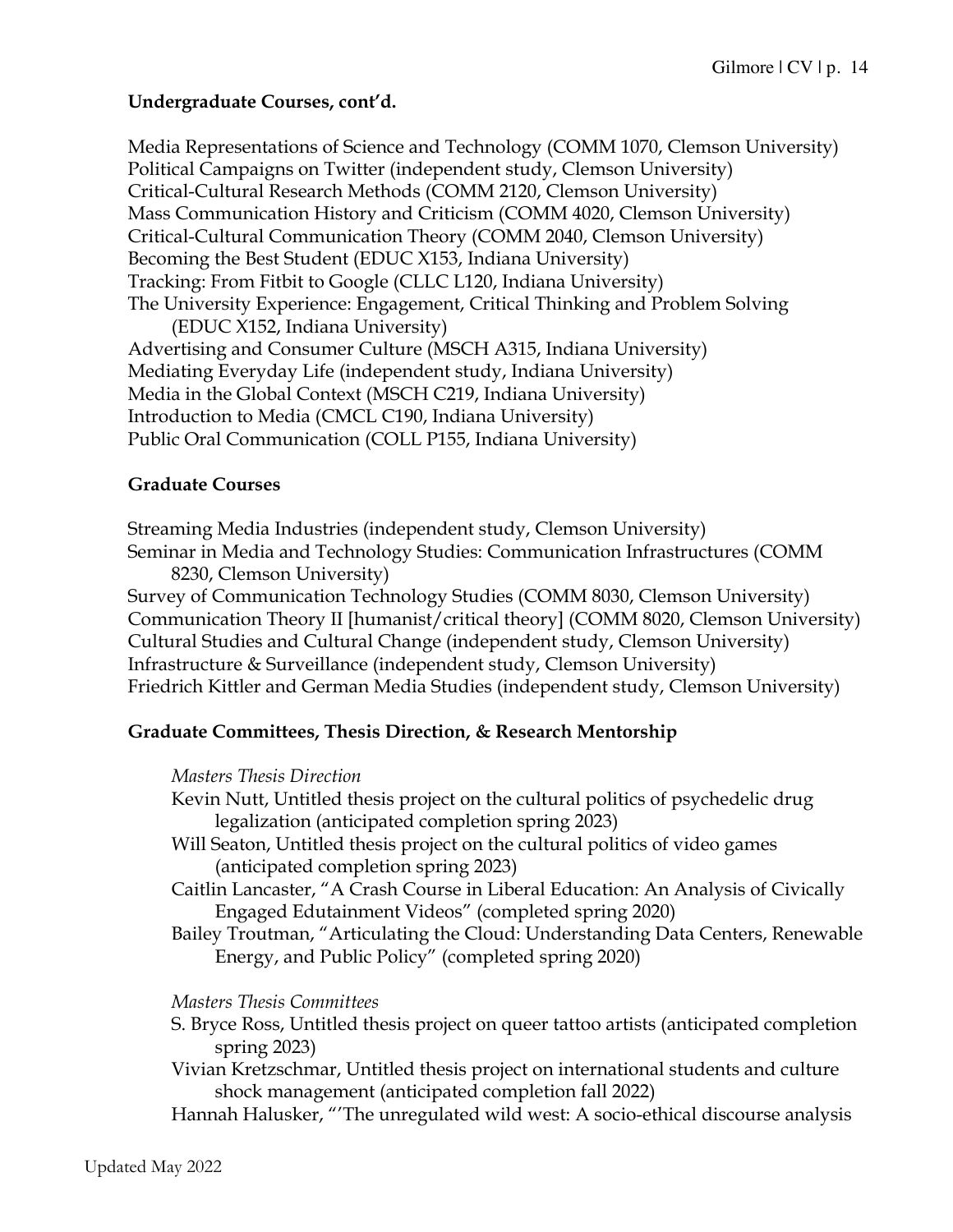of direct-to-consumer genetic testing" (completed summer 2020)

#### *Dissertation Committees*

Christopher Stuart, "Rhetorical Invention in a 21st Century Technoculture: A New Ludic Framework for Learning" (completed spring 2020; Rhetorics, Communication, and Information Design doctoral program)

#### *Graduate Exam Reading Lists (\* = served as advisor)*

"Digital communication and social platforms" (prepared for David Schaedel, anticipated spring 2023)\*

"Feminist Representation and Popular Culture" (prepared for Kendall Phillips, anticipated fall 2022)\*

"Technology and Racism" (prepared for Janeth Sierra-Rivera, spring 2021)\*

"Technology, Autonomy, and Healthcare" (prepared for Toni Baraka, spring  $2021$ )\*

"Theorizing artificial intelligence" (prepared for Hannah Chumley, spring 2021)

"Critical Feminisms" (prepared for Holly Deal, fall 2020)

"Emergency Infrastructure and Surveillance" (prepared for McKinley DuRant, summer 2020)\* *(co-advisor with Dr. Andrew Pyle)*

"Book Cultures" (prepared for Madeline Pace, fall 2019)

"The Project of Cultural Studies" (prepared for Emily Arnson, spring 2019)

*Undergraduate Thesis Direction*

Kaitlyn Root, "Social Media Makes the Message: A Look into Echo Chambers and Algorithmically Created Environments Spreading News" (spring 2020) Blaine Eads, "QR Codes: Late to the party or never invited?" (spring 2019)

#### **PROFESSIONAL SERVICE**

#### **Service to Professional Associations**

Paper Reviewer, Carolinas Communication Association, 2021.

Review and Selection Committee, Book of the Year Award, Human Communication and Technology Division, National Communication Association, 2019-Present

Paper Reviewer, National Communication Association Critical-Cultural Studies Division, 2019, 2020. Mass Communication Division, 2020, 2020. Human Communication and Technology Division, 2020. Rhetorical & Communication Theory Division, 2020.

Paper Reviewer, International Communication Association Communication and Technology Division, 2017, 2019. Communication History Division, 2017, 2019. Popular Communication Division, 2017, 2019.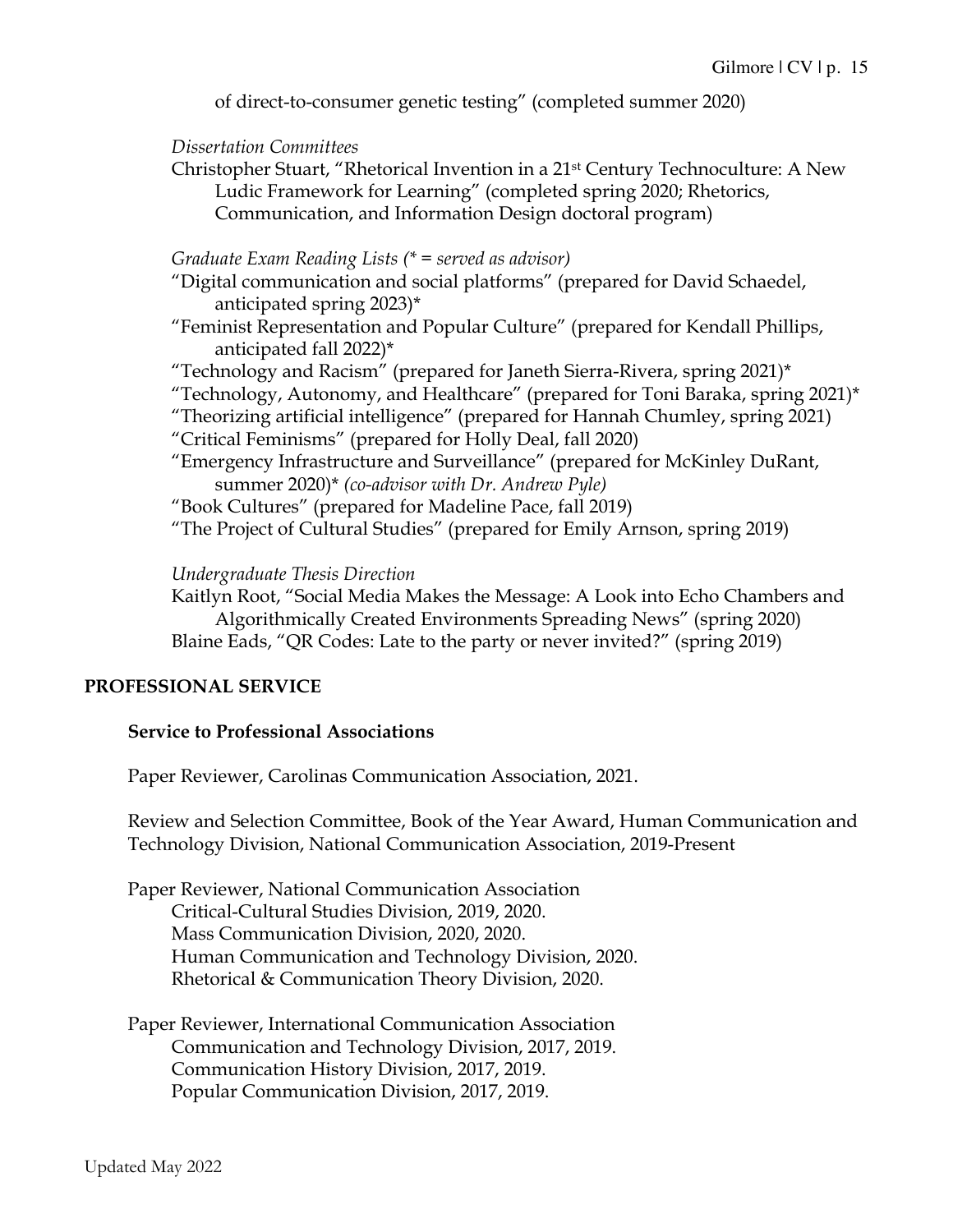Graduate Student Representative, Comics Studies Scholarly Interest Group, Society for Cinema and Media Studies, 2015-2017.

#### **University and College Service**

Representative to the University Academic Technology Counsel, Clemson University, 2021-Present.

Tiger Media Advisory Board Member, Clemson University, 2020-Present.

Representative to the College of Behavioral, Social, and Health Sciences Curriculum Committee, Clemson University, 2019-2022.

Faculty Friend, University Housing and Dining, Clemson University, 2018-2019.

Co-coordinator, City Lights Film Series, Indiana University Cinema, 2014-2016.

Search and Screen Committee, Inaugural Dean of The Media School, Indiana University, 2014.

Media School Graduate Student Advisory Board, Indiana University, 2014.

#### **Department Service**

Curriculum Committee, Department of Communication, Clemson University, 2022- Present.

Comm-Unity Living Learning Community Fellow, University Housing & Dining, 2021- Present.

Search Committee Member, Department of Communication, Clemson University, 2021.

Colloquium Series Chair, Department of Communication, Clemson University, 2018- 2022.

Graduate Programs Committee, Department of Communication, Clemson University, 2019-Present.

Comm-Unity Living Learning Community Committee, Department of Communication, Clemson University, 2018-Present.

Undergraduate Programs Committee, Department of Communication, Clemson University, 2018-2019.

Library Liaison, Department of Communication, Clemson University, 2018-2019.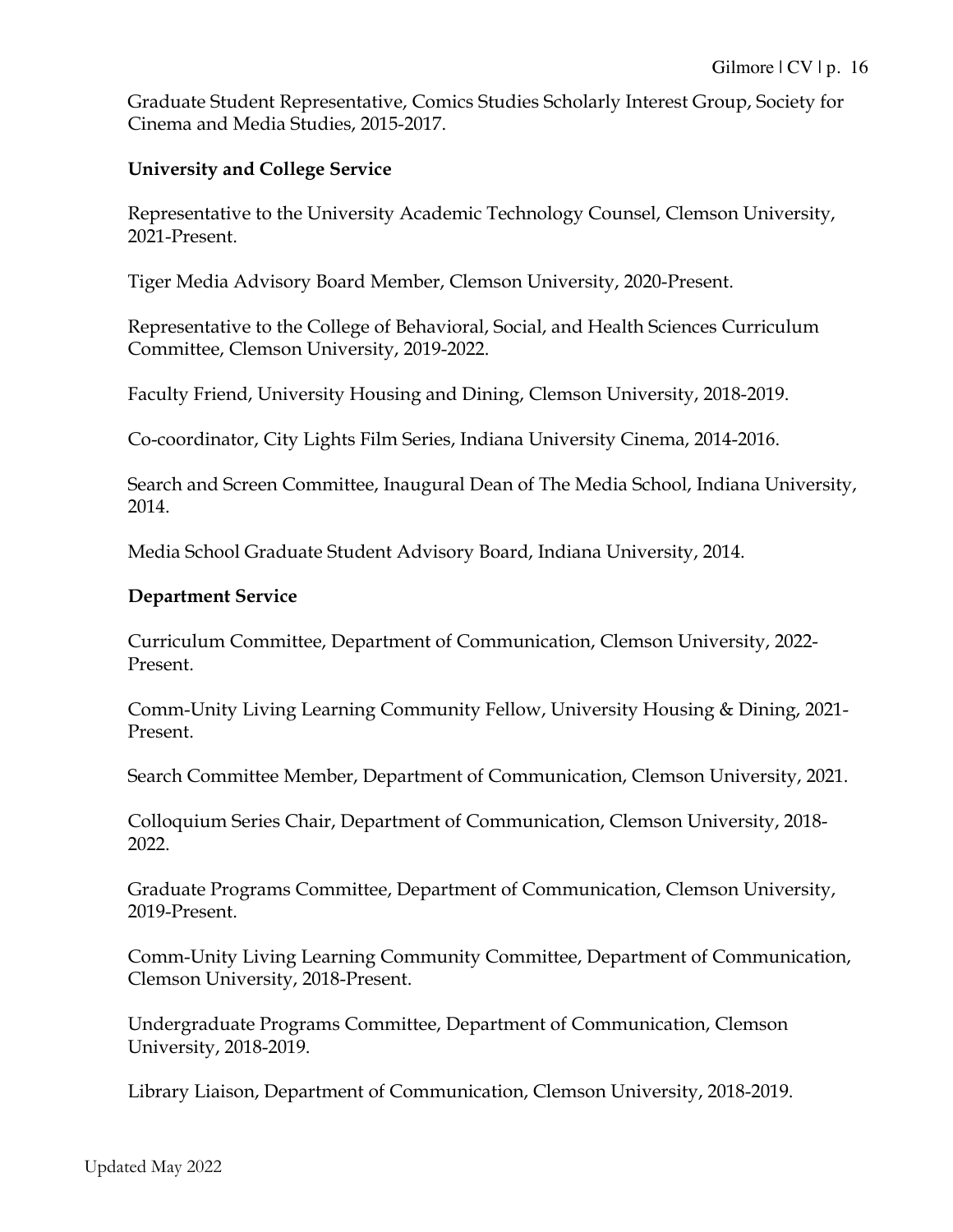President of the Graduate Student Association, Department of Communication & Culture, Indiana University, 2016-2017.

Advisory Member, Media School Graduate Association, The Media School, Indiana University, 2016.

Vice President of the Graduate Student Association, Department of Communication & Culture, Indiana University, 2015-2016.

Representative to the Lecture & Colloquium Committee, Department of Communication & Culture, Indiana University, 2014-2015.

Cinema & Media Studies Graduate Student Representative, University of California, Los Angeles, 2012-2013.

#### **Editorial Service**

Article manuscripts reviewed *ad hoc*: *Communication and Critical/Cultural Studies; Convergence; Information, Communication, and Society*; *Cultural Studies*; *New Media & Society*; *Television & New Media*; *Communication Review; International Journal of Psychology and Counselling*; *Body and Society*; *Sociology Compass; International Social Science Journal; Social Science and Medicine; International Journal of Communication; Media Theory; Ethnologies*

Book manuscripts reviewed *ad hoc*: Lexington Books

Editorial Board: *Mediascape*, 2012-2013

Journalism*: The Daily Gamecock*, Arts and Entertainment Editor, 2010.

# **Conference/Festival Programming**

Southern Margins International Film Festival Committee Member, Clemson University, 2018-2020.

Conference Programming Committee, Common Ground: First Annual Media School Conference, Indiana University, 2017.

Symposium Programming Committee, Orson Welles Centennial Celebration and Symposium, Indiana University, 2015.

Programming and Selection Committee, Iris Film Festival, Indiana University, 2015.

Head of Production & Technical Department, First Annual In Light Human Rights Film Festival, Indiana University, Mar. 2015.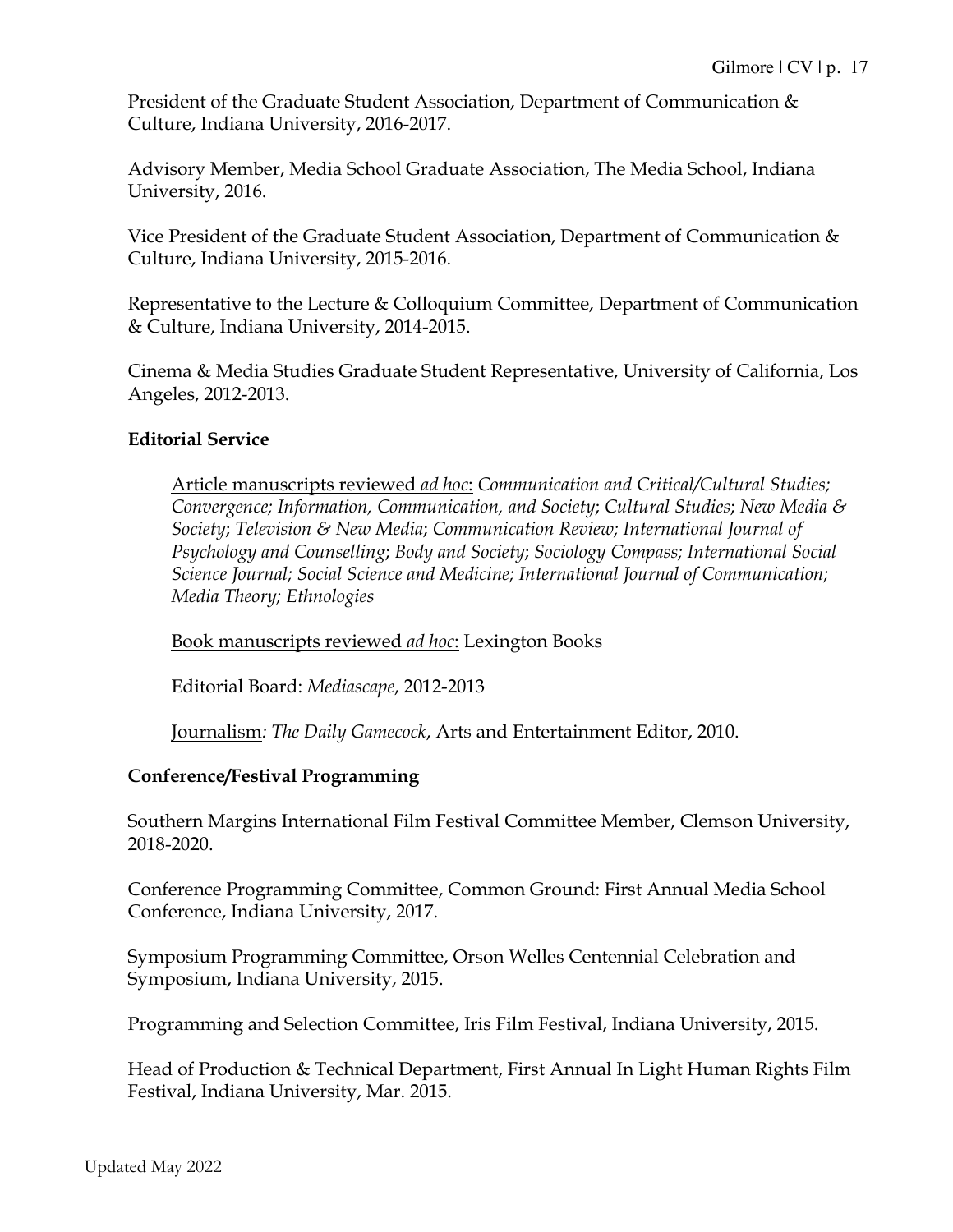Committee Member, -Scapes: 9th Annual Landscape, Space, and Place Graduate Student Conference, Indiana University, Feb. 2015.

## **Professional Development and Certifications**

Tigers Advance Trailblazers Leadership Program, Clemson University, 2020-2021.

#### **Research Assistantships**

Research Assistant, Professor Stephanie DeBoer, Indiana University, 2016.

Research Assistant, Professor Ted Striphas, Indiana University, 2014-2015.

#### **Library/Archival Work**

Indiana University Moving Image Archives, Collections Processor, Indiana University, 2014-2017.

Digital Library Collection Services, Metadata researcher, Motion Picture Stills Collection, UCLA, 2012-2013.

## **CREATIVE ACTIVITY**

Founder and Director, The Collaborative on Communication and Culture Co-sponsored with Creative Inquiry program and Department of Communication, Clemson University

Owner and operator, *Culture Critically* (blog showcasing student collaborative writing and a monthly podcast)

# **INTERVIEWS/MEDIA APPEARANCES**

Bailey Troutman, interview for *Looks Like New*, KGNU Radio, Boulder, CO, August 2021. "Faculty member encourages undergraduate research on communication, culture with new Creative Inquiry project," *Clemson News*, April 9, 2021. Sandy Ong, "Your Apple Watch could soon tell if you've got coronavirus," *Wired UK*, September 3, 2020. Nicole Wetsman, "There's unproven tech in the NBA's COVID-19 prevention plan," *The Verge,* July 31, 2020 Nicole Wetsman, "Sports bubbles are good places to study COVID-19," *The Verge*, July 7, 2020 [interviewed as background; quotes not used in final article] Paul Bowers, "White Picket Geofence," *Brutal South podcast*, main guest, June 17, 2020. Elizabeth Harris, "Experts warn Fitbits and wearables can track and profile children," *Observer*, June 9, 2020.